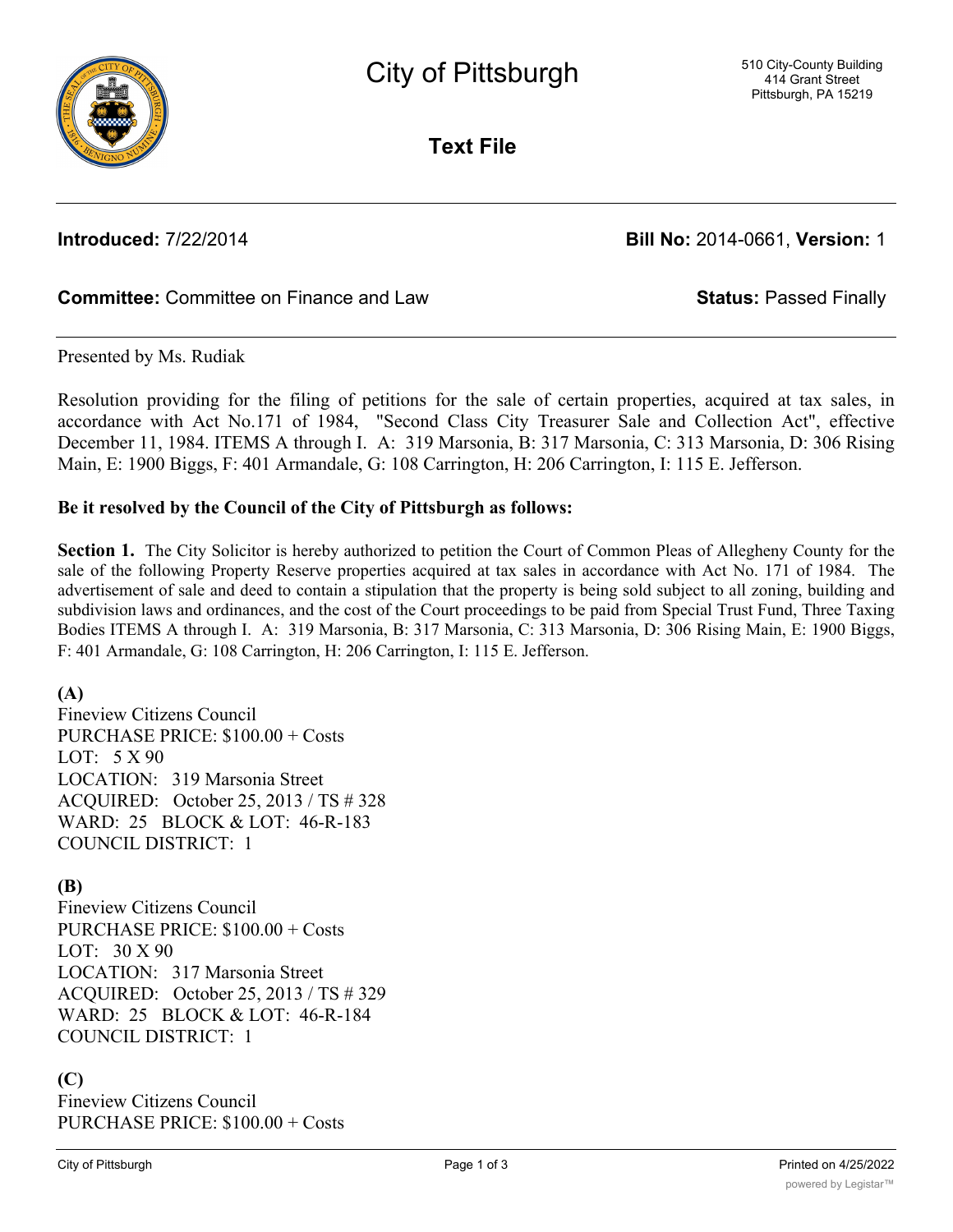## **Introduced:** 7/22/2014 **Bill No:** 2014-0661, **Version:** 1

**Committee:** Committee on Finance and Law **Status:** Passed Finally

LOT: 25 X 54 LOCATION: 313 Marsonia Street ACQUIRED: October 25, 2013 / TS # 330 WARD: 25 BLOCK & LOT: 46-R-187 COUNCIL DISTRICT: 1

#### **(D)**

Fineview Citizens Council PURCHASE PRICE: \$100.00 + Costs LOT: 26 X 40 LOCATION: 306 Rising Main Avenue ACQUIRED: October 25, 2013 / TS # 331 WARD: 25 BLOCK & LOT: 46-R-188 COUNCIL DISTRICT: 1

## **(E)**

Fineview Citizens Council PURCHASE PRICE: \$100.00 + Costs LOT: 31 X 168 TRI LOT LOCATION: 1900 Biggs Avenue ACQUIRED: October 25, 2013 / TS # 332 WARD: 25 BLOCK & LOT: 46-R-299 COUNCIL DISTRICT: 1

# **(F)**

Central Northside Neighborhood Council PURCHASE PRICE: \$1,000.00 + Costs 3 STY BRK ROW HSE LOT: 13.41 X 50 LOCATION: 401 Armandale Street ACQUIRED: April 26, 2013 / TS # 470 WARD: 25 BLOCK & LOT: 23-F-258 COUNCIL DISTRICT: 1

# **(G)**

Central Northside Neighborhood Council PURCHASE PRICE: \$1,000.00 + Costs 2STY FRA HSE LOT: 17.6 X 57 LOCATION: 108 Carrington Street ACQUIRED: April 26, 2013 / TS # 468 WARD: 25 BLOCK & LOT: 23-F-180 COUNCIL DISTRICT: 1